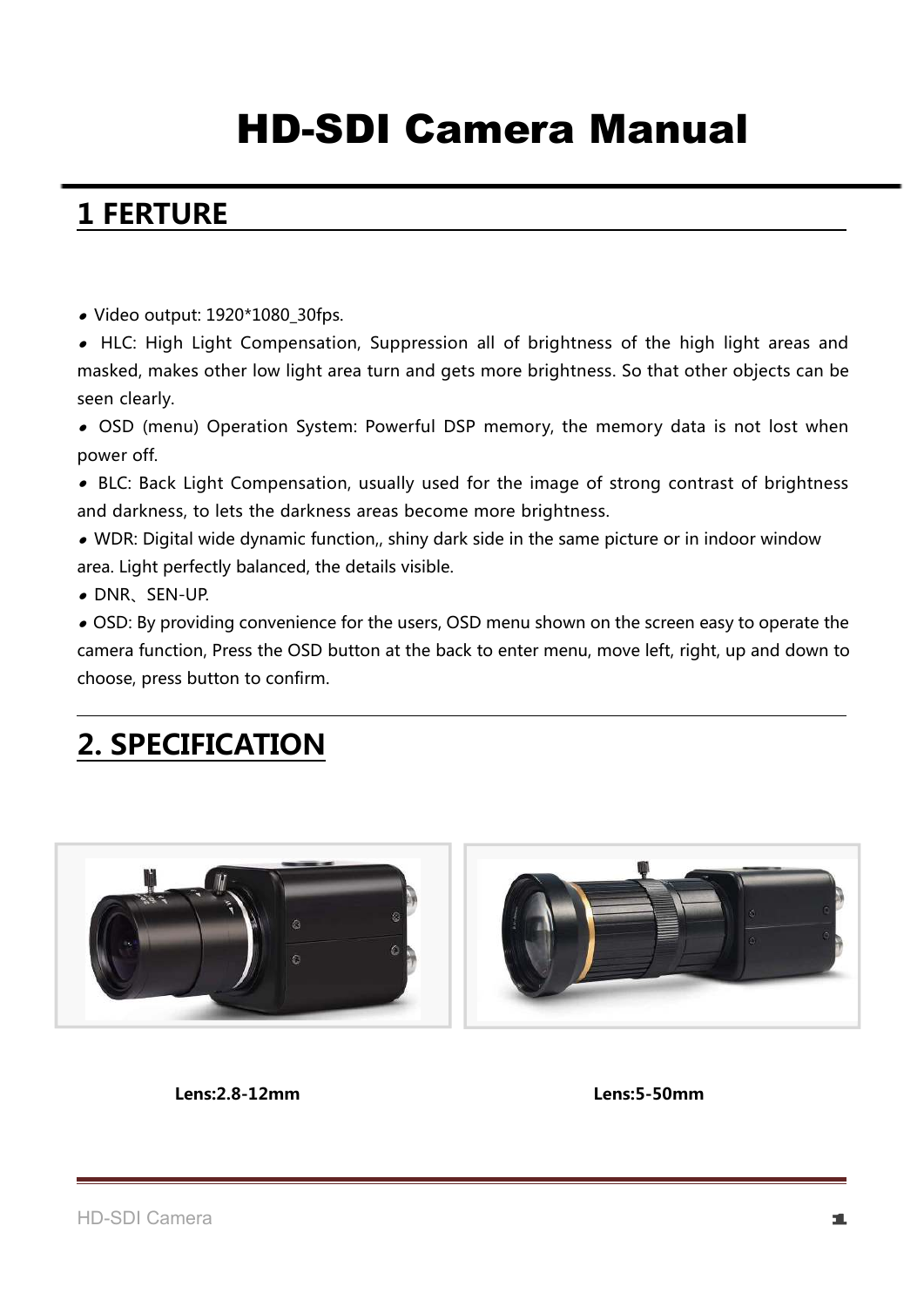## **3. OSD MENU INTRODUCTION**

### 3.1 OSD Instruction

#### 1. IRIS

| IRIS          | ELC          |
|---------------|--------------|
| EDGE DET      | c) = 1       |
| EXPOSURE      | GH I         |
| BACKLIGHT     | OFF          |
| DAY&NIGHT     | <: 1         |
| COLOR         | <: 1         |
| DNR           | LOW          |
| IMAGE         | <: 1         |
| MOTION        | OFF          |
| <b>SYSTEM</b> | $\subset -1$ |
| EXIT          |              |
|               |              |

|  | $\frac{1}{2}$<br>. |  |  |
|--|--------------------|--|--|
|  |                    |  |  |

►According to use environment choice model, using automatic aperture lens choosing the ALC.

►According to use environment choice model, using automatic aperture lens choosing ALC.

#### **EDGE DET**

►ON: Edge Detect Effect Normals. LEVEL: 0-10 COLOR: YEL/CYN/GRN/MAG/RED/BLU/BLK/WHT

#### 2. EDGE DET

| <b>IRIS</b>      | ALC                                             |
|------------------|-------------------------------------------------|
| <b>EDGE DET</b>  | en en la                                        |
| <b>EXPOSURE</b>  | <b>LEVEL</b><br><b>Location and control 101</b> |
| <b>BACKLIGHT</b> | $\Box$<br><b>COLOR</b><br><b>YEL</b>            |
| DAY&NIGHT        | C.<br>RETURN -                                  |
| <b>COLOR</b>     | c'il I                                          |
| <b>DNR</b>       | LOW                                             |
| <b>IMAGE</b>     | <: 1                                            |
| MOTION           | OFF                                             |
| <b>SYSTEM</b>    | $\ll -1$                                        |
| EXIT             |                                                 |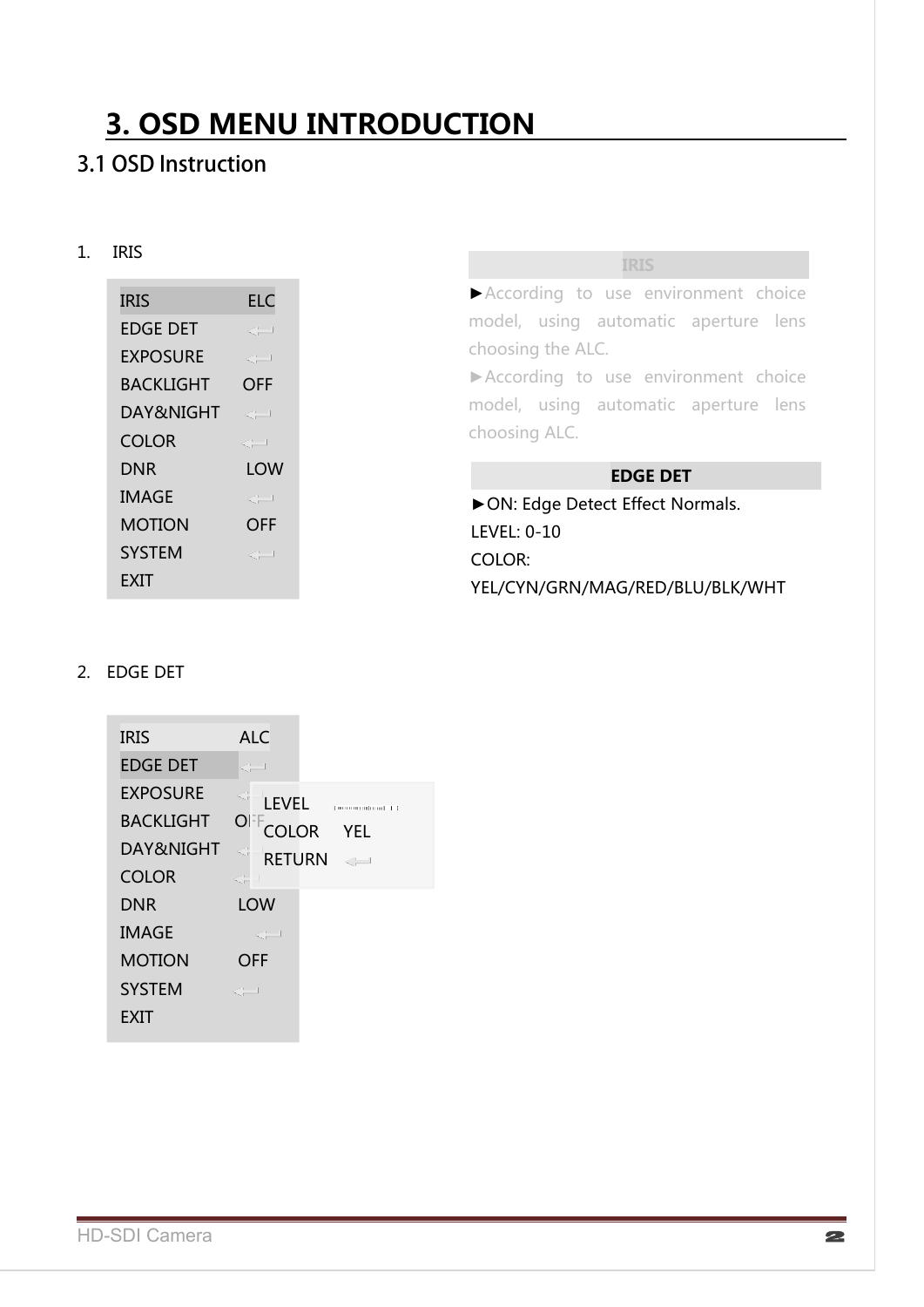#### 3. EXPOSURE

| <b>IRIS</b>      | ELC                      |                        |
|------------------|--------------------------|------------------------|
| <b>EDGE DET</b>  | c'h d                    |                        |
| <b>EXPOSURE</b>  | $< -1$                   |                        |
| <b>BACKLIGHT</b> | OFF<br><b>BRIGHTNESS</b> |                        |
| DAY&NIGHT        | <b>SHUTTER MANUAL</b>    | Louisiana colorado 111 |
| <b>COLOR</b>     |                          |                        |
| DNR              | <b>SENS UP</b>           | X <sub>2</sub>         |
| <b>IMAGE</b>     | AGC                      | [mommunician]   1      |
| <b>MOTION</b>    | <b>RETURN</b>            | $\leftarrow$           |
| <b>SYSTEM</b>    | $\leq -1$                |                        |
| EXII             |                          |                        |

#### 4. BACKLIGHT

| <b>IRIS</b>      | ELC                     |    |
|------------------|-------------------------|----|
| <b>EDGE DET</b>  | $< -1$                  |    |
| <b>EXPOSURE</b>  | di l                    |    |
| <b>BACKLIGHT</b> | <b>BLC</b>              |    |
| DAY&NIGHT        |                         |    |
| <b>COLOR</b>     | H-POS                   | 6  |
| <b>DNR</b>       | LOV <sub>t</sub> POS    | 4  |
| <b>IMAGE</b>     | H-SIZE                  | 5  |
| <b>MOTION</b>    | $O$ <sub>F</sub> V-SIZE | 3  |
| <b>SYSTEM</b>    | <b>RETUREN</b>          | -- |
| EXIT             |                         |    |

#### **EXPOSURE**

►BRIGHTNESS: 0-20 selectable.

►SHUTTER:

AUTO/FLICKER/MANUAL, three kinds of choice model.

►MANUAL MODE:

1/25、1/50、1/100、1/200、1/400、1/800、 1/1600 、 1/3200 、 1/6400 、 1/12800 、 1/25600、1/30000, selectable.

AUTO: DEBLURE/NORMAL., selectable.

►SENS-UP: OFF、X2、X4、X8、X16、X32 selectable.

►AGC:0-20 selectable

**NOTE**: video system different and the shutter will different. The manual electronic shutter PAL is 1/25, when NTSC is 1/30.

#### **BACKLIGHT**

| ▶BACKLIGHT : OFF/HLC/BLC/WDR,           |  |  |  |
|-----------------------------------------|--|--|--|
| used in different environment.          |  |  |  |
| HLC: strong light inhibition.           |  |  |  |
| 0-20, 8 kinds of highlight color,       |  |  |  |
| respectively black, customize/white,    |  |  |  |
| yellow, cyan, green, purple, red, blue. |  |  |  |
| $\blacktriangleright$ BLC:              |  |  |  |
| H-POS: 0-20 horizontal starting point;  |  |  |  |
| V-POS: 0-20 vertical ending point;      |  |  |  |
| H-SIZE: 0-20 horizontal ending point;   |  |  |  |
| V-SIZE: 0-20 vertical ending point;     |  |  |  |
| NWDR: HIGH/ MIDDLE/ LOW level,          |  |  |  |
| selectable, 30fps.                      |  |  |  |
| $MOTE.$ CVRS video signal will be       |  |  |  |

CVBS video signal will be stopped output, when WDR is ON.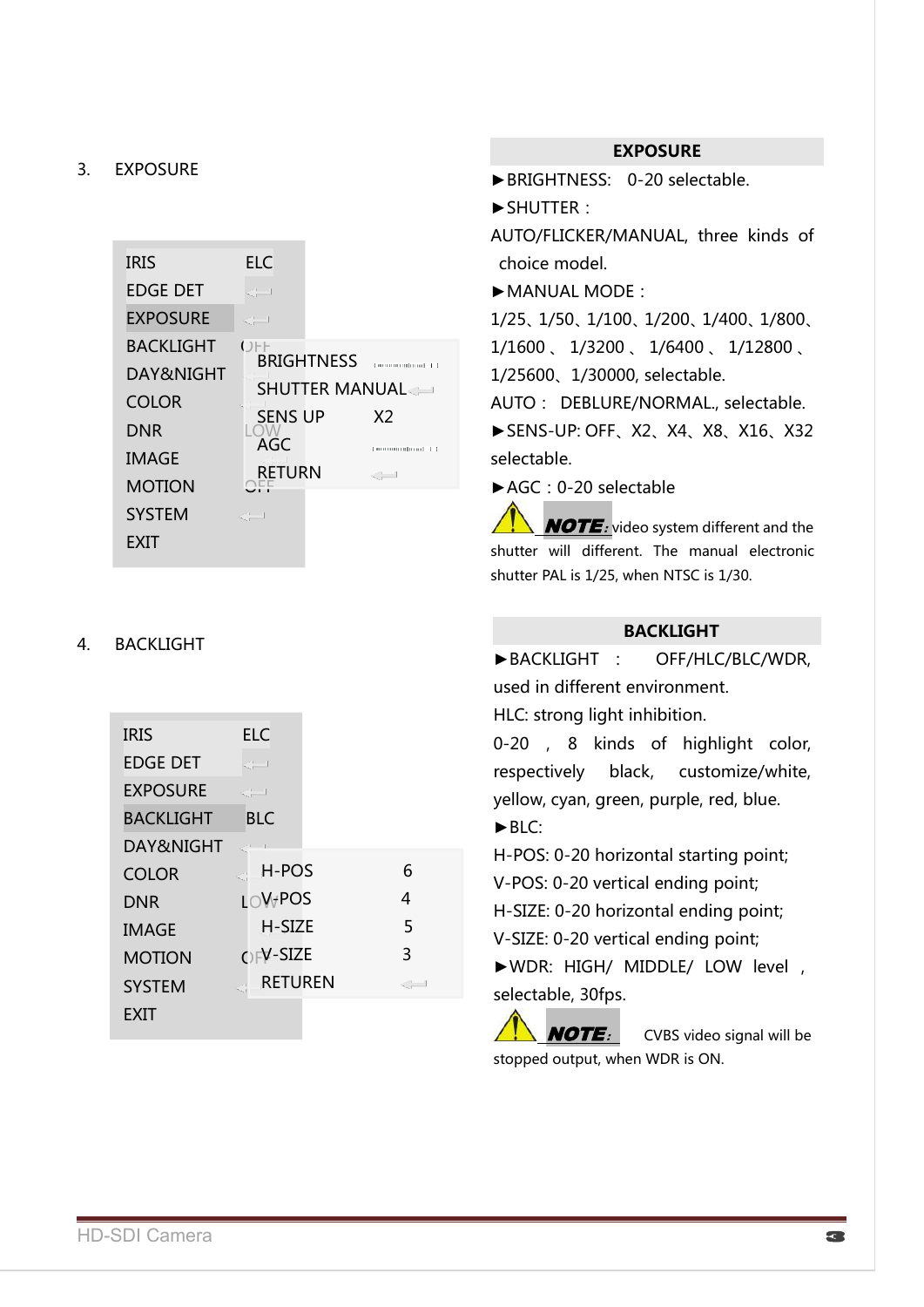#### 5. DAY&NIGHT

| <b>IRIS</b>       | <b>ELC</b>         |                           |
|-------------------|--------------------|---------------------------|
| <b>EDGE DET</b>   | $\leq -1$          |                           |
| <b>EXPOSURE</b>   | $< -1$             |                           |
| <b>BACKLIGHT</b>  | <b>OFF</b>         |                           |
| Day& NIGHT EXTERN |                    |                           |
| <b>COLOR</b>      | ANTI-SAT.          | <b>Tummono figural 11</b> |
| <b>DNR</b>        | <b>LOEXTERN SW</b> | <b>NONE</b>               |
| <b>IMAGE</b>      | $D > N$ THRES      | Lance and continued at 11 |
| <b>MOTION</b>     | $C$ FN > D THRES   | Lance and continued at 11 |
| <b>SYSTEM</b>     | <b>DELAY</b>       | LOW                       |
| EXIT              | <b>RETURN</b>      | $\leftarrow$              |

#### 6. COLOR

| <b>IRIS</b>      | <b>ELC</b>               |                                   |
|------------------|--------------------------|-----------------------------------|
| <b>EDGE DET</b>  | $\ll -1$                 |                                   |
| <b>EXPOSURE</b>  | $\leq -1$                |                                   |
| <b>BACKLIGHT</b> | <b>OFF</b>               |                                   |
| DAY&NIGHT        | $<^+$                    |                                   |
| <b>COLOR</b>     | <b>WB</b>                | MANUAL                            |
| <b>DNR</b>       | LOW<br><b>COLOR GAIN</b> |                                   |
| <b>IMAGE</b>     |                          | Longitude in a filter and in L. 1 |
| <b>MOTION</b>    | <b>RETUEN</b><br>OFF     | $\leftarrow$                      |
| <b>SYSTEM</b>    | $\leq -1$                |                                   |
| EXIT             |                          |                                   |

#### **DAY & NIGHT**

►Switch settings of Day and Night mode.

▶ AUTO: automatically switch to day mode or might mode by camera module reflecting to the external light.

► COLOR: stay Day mode all the way.

► B&W: stay Night mode all the way.

►EXTERN : automatically switch to day mode or might mode by the IR illuminator reflecting to the external light.

►ANTI-SAT.: 0-20 smart IR overexposure control, the bigger the value is, the slighter the overexposure. 0-20 selectable.

►D>N THRES & N>D THRES: setting the day and night mode threshold for switching each other, 0-20 selectable.

 $\blacktriangleright$  DELAY: setting the switching time of day and night mode (Only available when mode is AUTO or EXTERN).

#### **COLOR**

▶ AWB: MANUAL, AUTO, AUTOext, preset selectable.

►MANUAL : setting C-TEMP (color temperature) and R/B (red/blue) GAIN value, 0-20 selectable.

C-TEMP: 3000K/5000K/8000 selectable.

►AUTO: automatic white balance.

►AUTOext: automatic tracking white balance.

►PRESET: put the camera lens to one special environment, the camera will choose this environment as basic white balance.

►COLOR GAIN:0-20 selectable.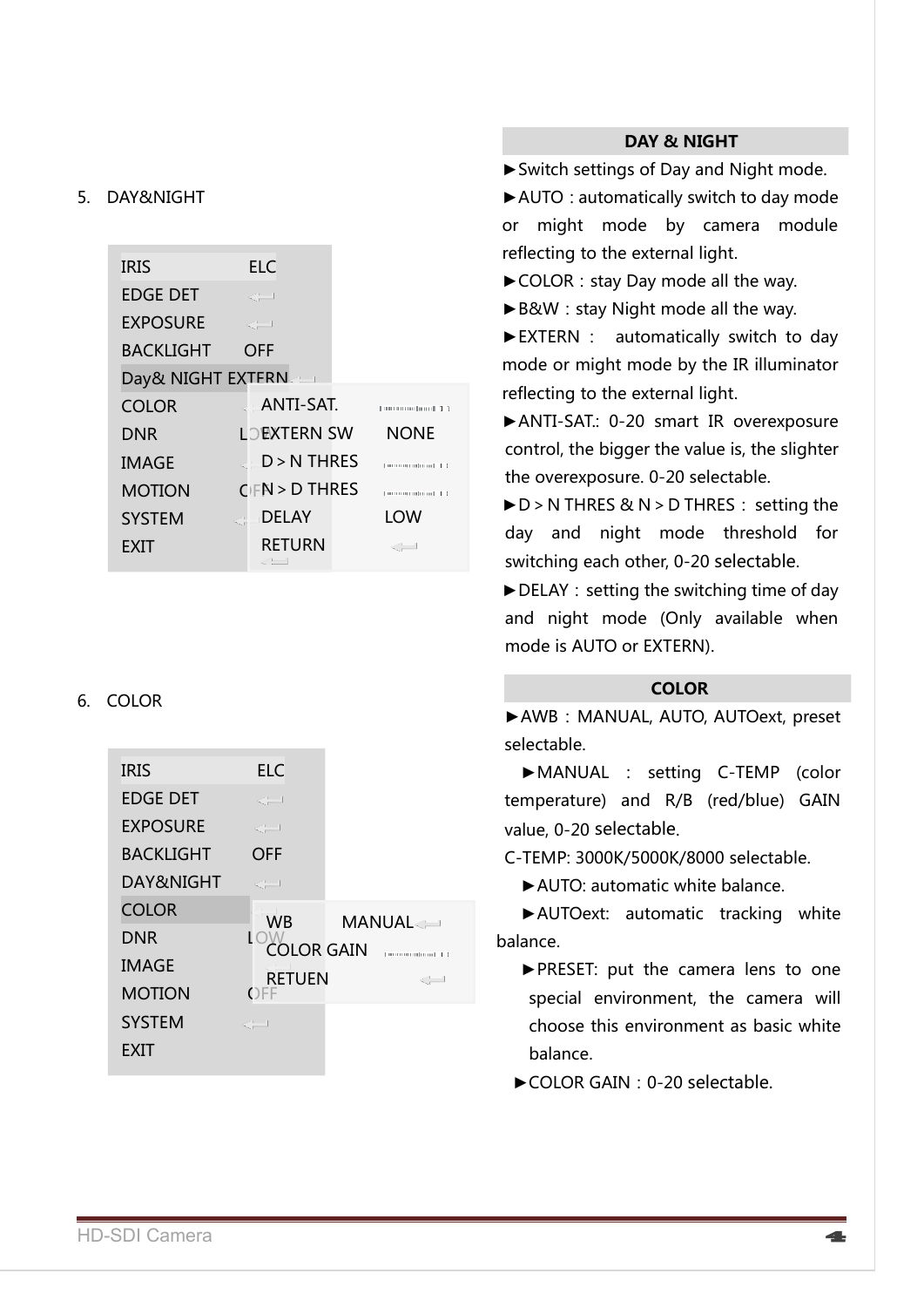#### 7. DNR

| <b>IRIS</b>     | ELC    |
|-----------------|--------|
| <b>EDGE DET</b> | C - 1  |
| <b>EXPOSURE</b> | CH I   |
| BACKLIGHT       | OFF    |
| DAY&NIGHT       | <: 1   |
| COLOR           | $< -1$ |
| DNR             | LOW    |
| IMAGE           | c) = 1 |
| MOTION          | OFF    |
| <b>SYSTEM</b>   | <: 1   |
| FXIT            |        |
|                 |        |

#### 8. IMAGE

| <b>IRIS</b>      | <b>ELC</b>     |                  |
|------------------|----------------|------------------|
| <b>EDGE DET</b>  | c'i l          |                  |
| <b>EXPOSURE</b>  | $\ll\perp$     |                  |
| <b>BACKLIGHT</b> | OFF            |                  |
| DAY&NIGHT        |                |                  |
| COLOR            | SHARPNESS      |                  |
| DNR              | GAMMA          | 0.55             |
| IMAGE            | <b>MIRROR</b>  | OFF              |
| <b>MOTION</b>    | ΨFЉ.           | OFF              |
| <b>SYSTEM</b>    | D-ZOOM         | 1.0 <sub>X</sub> |
| EXIT             | ACE            | OFF              |
|                  | <b>DEFOG</b>   | ON⊲—             |
|                  | SHADING        | OFF              |
|                  | <b>PRIVACY</b> | $\langle -$      |
|                  | <b>RETURN</b>  | $\leftarrow$     |
|                  |                |                  |

#### **DNR**

►3D-DNR: It can improves image roughness in low- light level environment, OFF/LOW/MIDDLE/HIGH.

### **IMAGE**

►GAMMA: Used to adjustment the monitor GAMMA value

0.45/0.55/0.65/0.75 selectable.

► MIRROR: ON/OFF.

 $\blacktriangleright$  SHARPNESS: 0~10.

►FLIP:ON/OFF.

►ACE:D-WDR, OFF、LOW/MIDDLE/HIGH.

►DEFOG : ON-enter , processing fog in image, makes the image clear. ATUO and MANUAL options choices , HIGH/MIDDEL/LOW.

► PRIVACY: ON-enter, setting the mask area position and size ; Can setting 16 boxes mask area ( NO. 0-15 ) , BOX: ON-enter, ON/OFF hide the numbered mask.

Mask setting:

H-POS: 0-60 horizontal starting point;

V-POS: 0-34 vertical ending point;

H-SIZE: 0-60 horizontal ending point;

V-SIZE: 0-34 vertical ending point;

Mask brightness& color range: U&V: 0-20

TRANS: 0-3 levels transparence setting.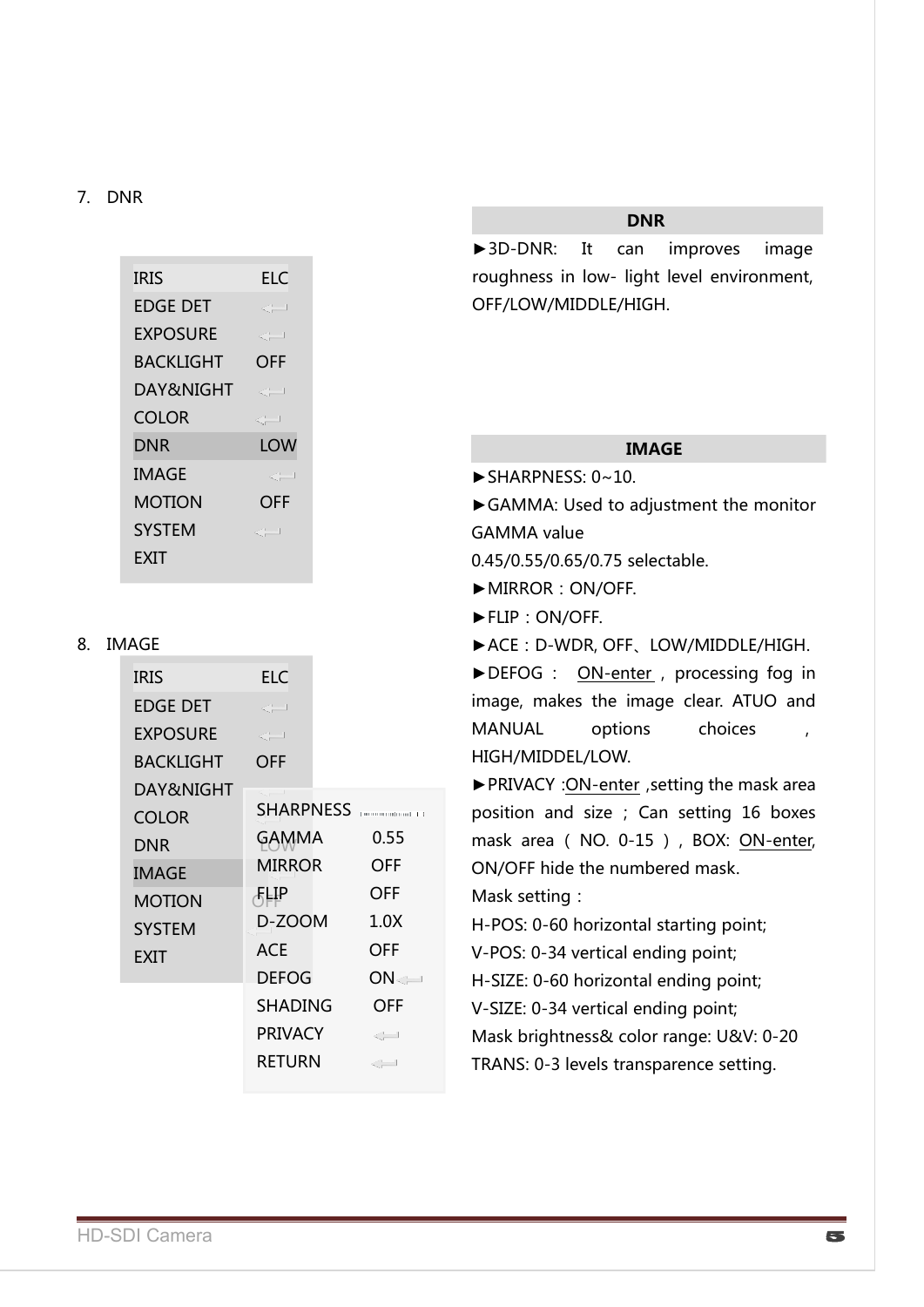#### 9. MOTION

| <b>IRIS</b>          | <b>ELC</b>        |                                |              |
|----------------------|-------------------|--------------------------------|--------------|
| <b>EDGE DET</b>      | $\leq -1$         |                                |              |
| EXPOSURE             | $\ll -1$          |                                |              |
| BACKLIGHT            | <b>OFF</b>        |                                |              |
| <b>DAY&amp;NIGHT</b> |                   |                                |              |
| <b>COLOR</b>         | $\leq -1$         |                                |              |
| DNR                  | <b>LOW</b>        |                                |              |
| <b>IMAGE</b>         | $\leq-1$          |                                |              |
| <b>MOTION</b>        | ON                |                                |              |
| <b>SYSTEM</b>        |                   |                                |              |
| <b>EXIT</b>          |                   | DET WINDOE                     |              |
|                      |                   | SENSITIVITY <b>SENSITIVITY</b> |              |
|                      |                   | MOTION OSD                     | OFF          |
|                      | <b>TEXT ALARM</b> |                                | <b>OFF</b>   |
|                      |                   | SIGNAL OUT                     | OFF          |
|                      | RETURN            |                                | $\leftarrow$ |
|                      |                   |                                |              |

#### **MOTION**

Setting the alarm area in the image to let the camera give out alarm signal when objects in alarm area is moving. ►DET WINDOW: 0-3area selectable, (WINODW ZOOM). Each area is independent programmable. H-POS: 0-60 horizontal starting point; V-POS: 0-34 vertical ending point; H-SIZE: 0-60 horizontal ending point; V-SIZE: 0-34 vertical ending point; ► DET TONE: 5 kinds of border settable.

► MORECT FILL: OFF/ON

►sensitivity : 0-10 level selectable, the smaller value is, the more sensitive the camera is.

►MOTION OSD : ON/OFF, display red box in the monitor when detecting moving objects.

►TEXT ALARM: display text "MOTION" in the monitor when detecting moving objects.

►SINGNAL OUT: ON/OFF, give out 3.3V alarm signal when detection moving objects.

**NOTE** : The options will be displayed in the WINDOW DET, when the "MOTION OSD" is on.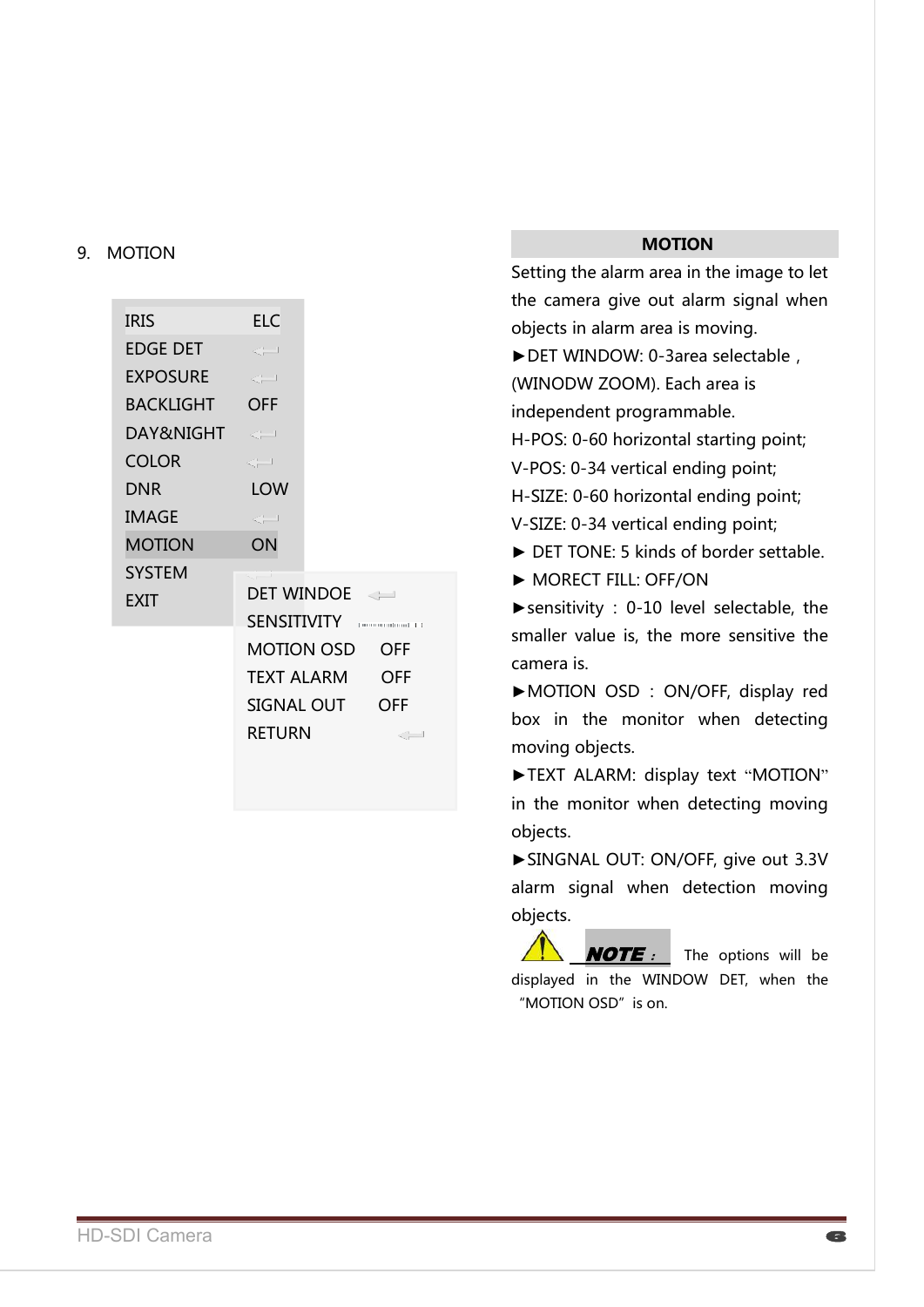#### 10. SYSTEM

| <b>IRIS</b>      | <b>ELC</b>       |                    |
|------------------|------------------|--------------------|
| <b>EDGE DET</b>  | $\leq -1$        |                    |
| <b>EXPOSURE</b>  | $\ll -1$         |                    |
| <b>BACKLIGHT</b> | OFF              |                    |
| DAY&NIGHT        | $\leq -1$        |                    |
| <b>COLOR</b>     | COM.             | $\leq -1$          |
| <b>DNR</b>       | OUTPUT           | $\langle -$        |
| <b>IMAGE</b>     | IMAGE RANGE      | $USER \rightarrow$ |
| <b>MOTION</b>    | COLOR SPACE      | HD-CbCr            |
| <b>SYSTEM</b>    | <b>COLOR BAR</b> | $\langle -$        |
| EXIT             | LANGUAGE         | <b>CHN[S]</b>      |
|                  | CAM TITLE        | OFF                |
|                  | RESET            | ON                 |
|                  | RETURN           | $\leftarrow$       |

#### **SYSTEM**

 $\blacktriangleright$ COM.: RS-485 Communication setting ID: 0-255, BAUDRATE: 2400/4800/9600/57600/115200 selectable.

- ►IMAGE RANGE : USER/FULL/COMP, the OFFSET of USER: 0-32.
- ►COLOR SPACE: HD-CbCr 、 YUY 、 SD-CbCr.
- ►FRAME RAGE : 1080P/720P\_ (25fps/30fps), selectable.

►Monitor : 0-3, choose a different screen style.

- ►FREQ: NTSC/PAL.
- ►CVBS:ON/OFF.
- ►LAUGUAGE:multiple languages CHN [S], CHN, EN、JPN、KOR、ITA
- ► COLOR BAR: OFF/ON, used in color contrast test (color bar on screen).
- ►CAM TITLE: ON through up、down、 left, right keys to set up letters or numbers, after been set editor is displayed in the upper right corner of the screen.
- ►RESET:Long press to restore factory settings.